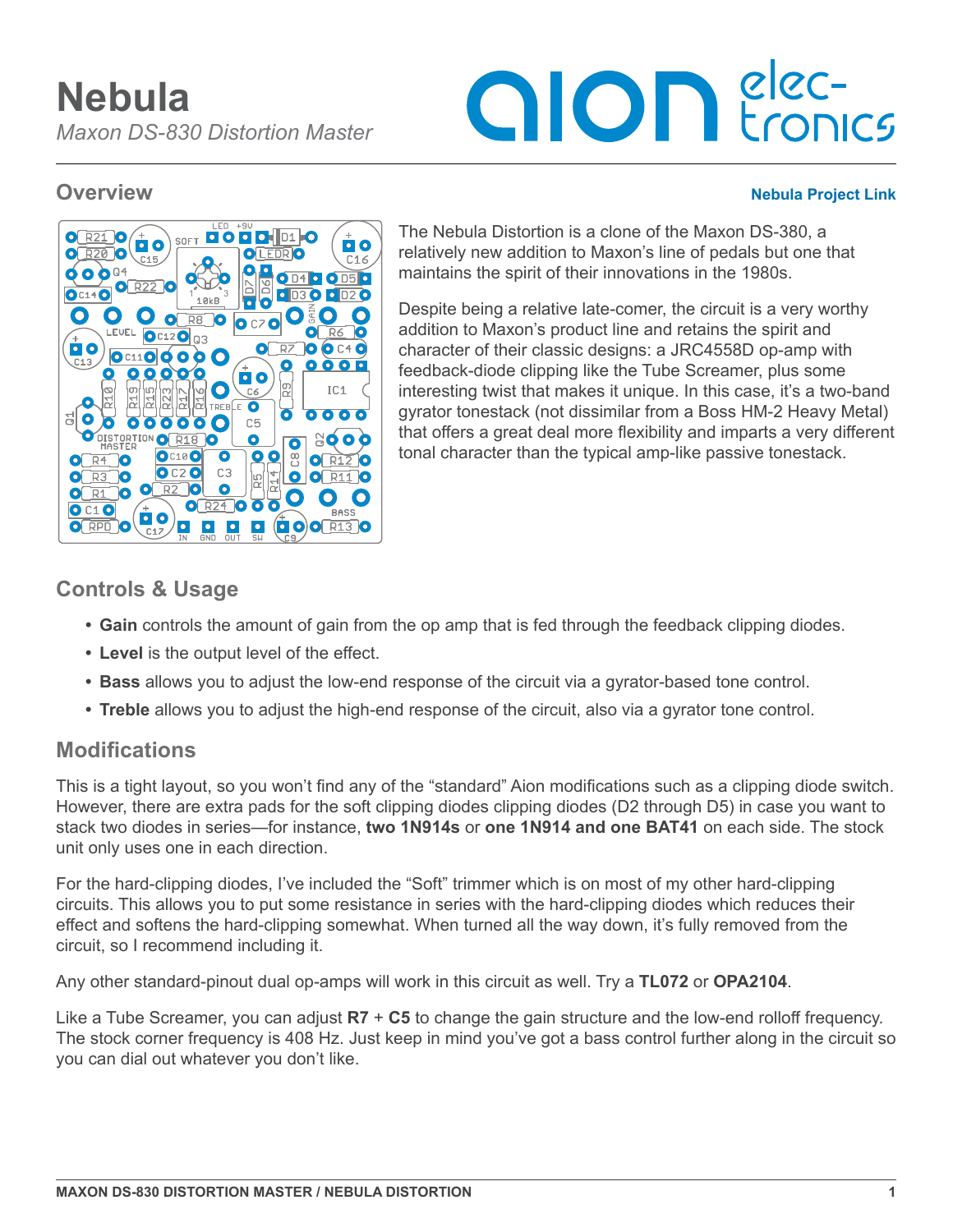# **Parts**

| <b>Capacitors</b> |                  | Resistors, cont. |      | <b>Semiconductors</b>           |                      |
|-------------------|------------------|------------------|------|---------------------------------|----------------------|
| C <sub>1</sub>    | 100 <sub>n</sub> | R <sub>4</sub>   | 10k  | Q <sub>1</sub>                  | 2N5457               |
| C <sub>2</sub>    | 3n9 <sup>4</sup> | R <sub>5</sub>   | 100k | $Q2-Q4$                         | 2N5088               |
| C <sub>3</sub>    | 1uF film         | R <sub>6</sub>   | 2k   | IC1                             | <b>JRC4558D</b>      |
| C <sub>4</sub>    | 10pF             | R7               | 390R | D <sub>1</sub>                  | 1N4002               |
| C <sub>5</sub>    | 1uF film         | R <sub>8</sub>   | 1k   | D <sub>2</sub> , D <sub>5</sub> | 1N914                |
| C <sub>6</sub>    | 10uF electro     | R <sub>9</sub>   | 10k  | $D3-D4$                         | jumper <sup>1</sup>  |
| C7                | 470 <sub>n</sub> | R <sub>10</sub>  | 100k | $D6-D7$                         | 1N914                |
| C <sub>8</sub>    | 220 <sub>n</sub> | R <sub>11</sub>  | 3k9  | <b>LED</b>                      | 5mm LED              |
| C <sub>9</sub>    | 3.3uF electro    | R <sub>12</sub>  | 220R |                                 |                      |
| C <sub>10</sub>   | 47 <sub>n</sub>  | R <sub>13</sub>  | 10k  | <b>Potentiometers</b>           |                      |
| C11               | 100 <sub>n</sub> | R <sub>14</sub>  | 10k  |                                 |                      |
| C <sub>12</sub>   | 3n3              | <b>R15</b>       | 560R | Gain                            | 250kA <sup>2</sup>   |
| C <sub>13</sub>   | 10uF electro     | R <sub>16</sub>  | 10k  | Level                           | <b>100kA</b>         |
| C14               | 100 <sub>n</sub> | <b>R17</b>       | 22k  | <b>Bass</b>                     | 25kB 4               |
| C15               | 10uF electro     | R <sub>18</sub>  | 3k   | Treble                          | 10 <sub>k</sub> B    |
| C16               | 100uF electro    | R <sub>19</sub>  | 510k | Soft                            | 10k trim $(3362P)^3$ |
| C17               | 47uF electro     | <b>R20</b>       | 10k  |                                 |                      |
|                   |                  | R <sub>21</sub>  | 100k |                                 |                      |
| <b>Resistors</b>  |                  | <b>R22</b>       | 470R |                                 |                      |
|                   |                  | <b>R23</b>       | 10k  |                                 |                      |
| R <sub>1</sub>    | 10k              | <b>R24</b>       | 10k  |                                 |                      |
| R <sub>2</sub>    | 1M               | <b>RPD</b>       | 2M2  |                                 |                      |
| R <sub>3</sub>    | 10k              | <b>LEDR</b>      | 4k7  |                                 |                      |

# **Build Notes**

**1** Extra pads have been provided in case you want to double up on diodes in the feedback clipping section. For a fully stock unit, jumper D3 and D4.

**2** The original uses a linear (B) taper for the Gain control, but I prefer an audio (logarithmic) taper here.

**3** If you want to exclude this control, jumper pads 1 & 2. I recommend including it because it's out of the circuit if turned all the way down. Extra space has been provided in case you want to use the larger 3386 trimmer.

**2** Prior to February 2017, all versions of the DS-830 schematic had C2 at 39n and the Bass pot at 5kB. C2 should instead be **3n9** and the Bass pot should be **25kB**.

# **Additional Part Notes**

- Capacitors are shown in nanofarads (n or nF) where appropriate. 1000n = 1uF. Many online suppliers do not use nanofarads, so you'll often have to look for 0.047uF instead of 47n, 0.0056uF instead of 5n6, etc.
- The PCB layout assumes the use of film capacitors with 5mm lead spacing for all values 1nF through 470nF. I prefer [EPCOS box film](https://aionelectronics.com/link/epcos-box-film/) or [Panasonic ECQ-B/V-series](https://aionelectronics.com/link/panasonic-film/).
- I recommend using [these dust covers / insulators](https://aionelectronics.com/link/16mm-dust-covers/) from Small Bear to insulate the back of the pots from the board and prevent shorts. If you don't use these, use some electrical tape or cardboard to act as insulation. The right-angle pots will make direct contact with the solder pads otherwise.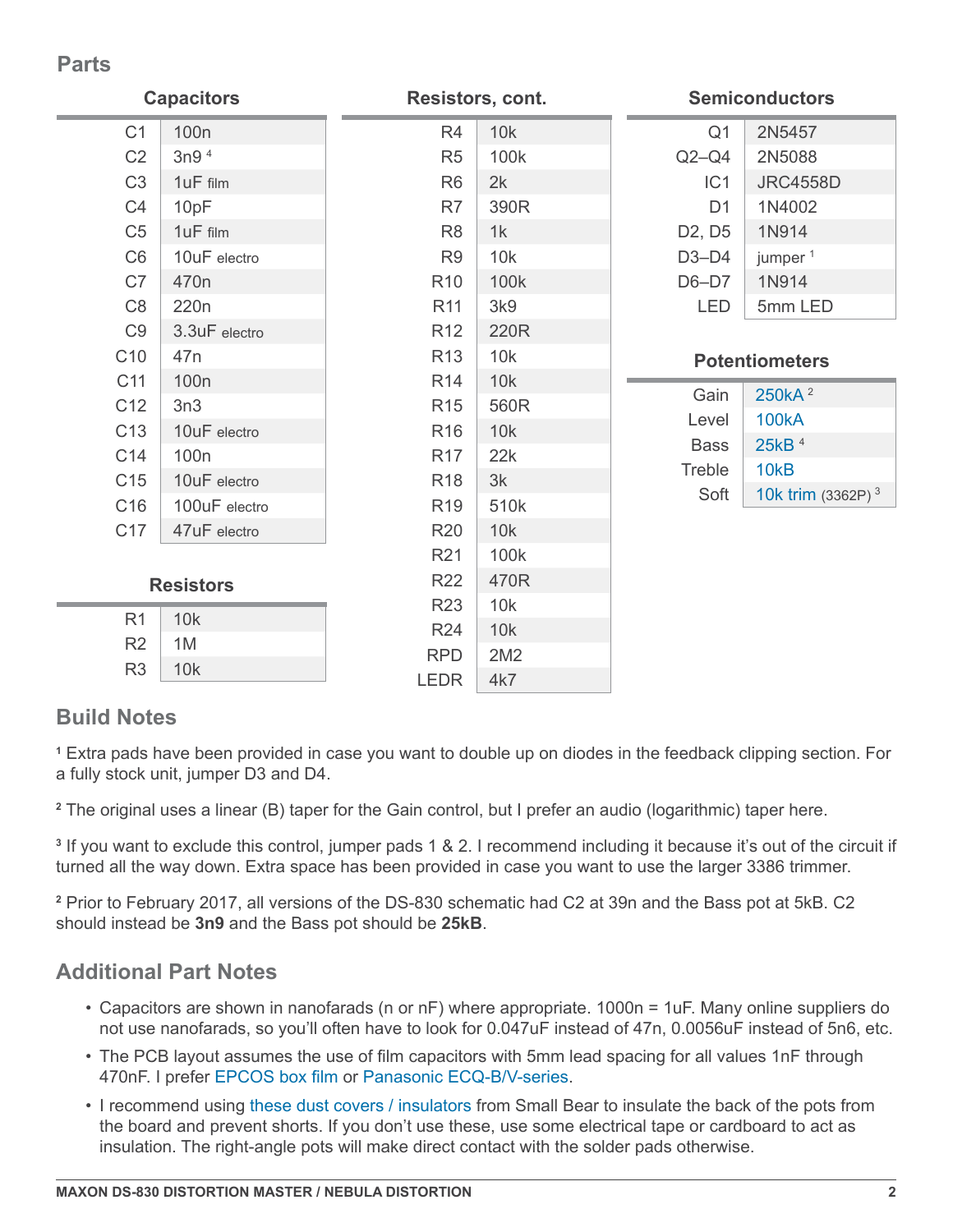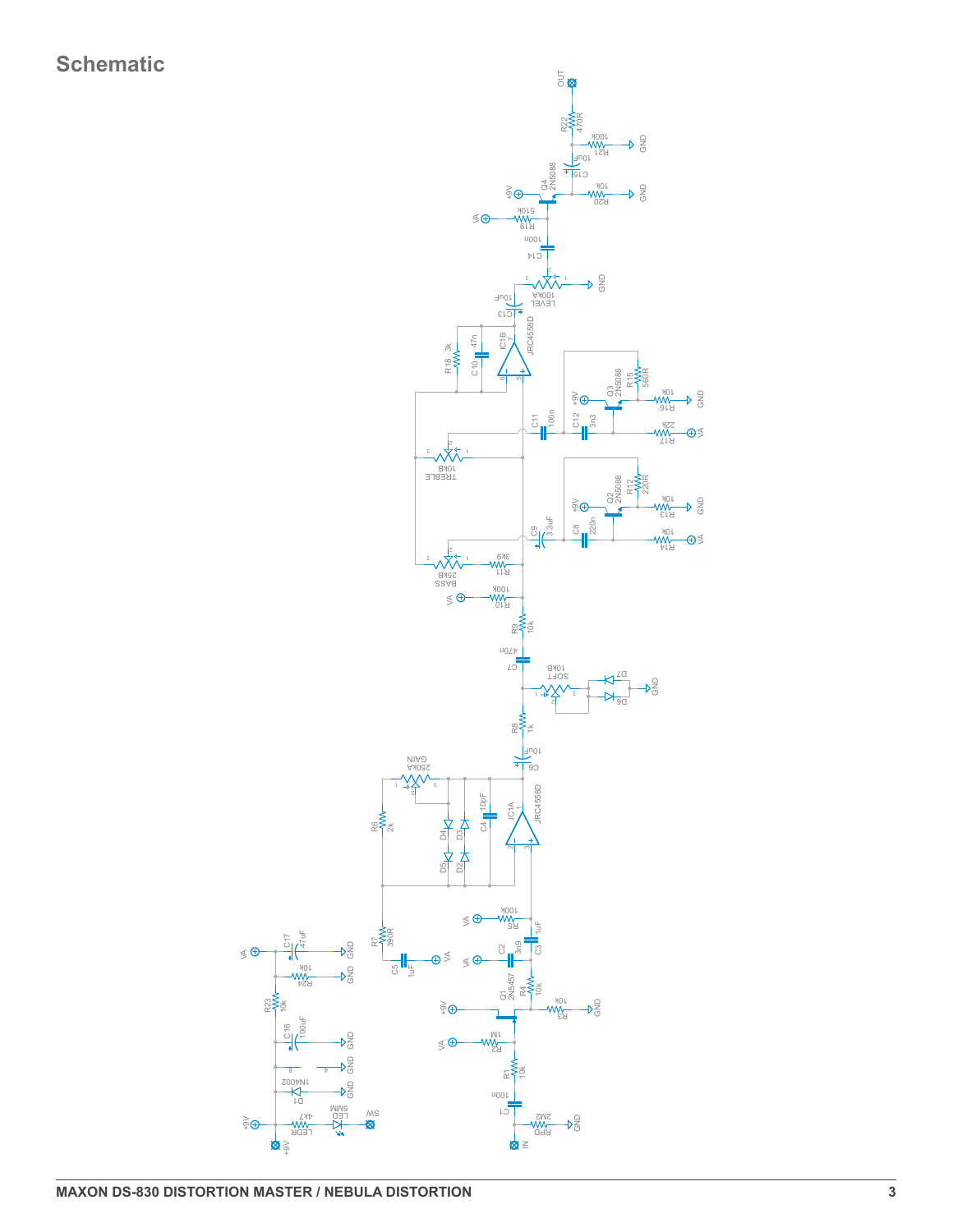# **General Build Instructions**

These are general guidelines and explanations for all Aion Electronics DIY projects, so be aware that not everything described below may apply to this particular project.

#### **Build Order**

When putting together the PCB, it's recommended that you do not yet solder any of the enclosure-mounted control components (pots and switches) to the board. Instead, follow this build order:

- 1. Attach the **audio jacks**, **DC jack** and **footswitch** to the enclosure.
- 2. Firmly attach the **pots** and **switches** to the enclosure, taking care that they are aligned and straight.
- 3. Push the LED<sup>1</sup> into the hole in the enclosure with the leads sticking straight up, ensuring that the flat side is oriented according to the silkscreen on the PCB.
- 4. Fit the **PCB** onto all the control components, including the leads of the LED. If it doesn't fit, or if you need to bend things more than you think you should, double-check the alignment of the pots and switches.
- 5. Once you feel good about everything, **solder them from the top**<sup>2</sup> as the last step before wiring. This way there is no stress on the solder joints from slight misalignments that do not fit the drilled holes. You can still take it out easily if the build needs to be debugged, but now the PCB is "custom-fit" to that particular enclosure.
- 6. Wire everything according to the wiring diagram on the last page.

**1 For the LED**: You can use a bezel if you'd like, but generally it's easier just to drill the proper size of hole and push the LED through so it fits snugly. If you solder it directly to the PCB, it'll stay put even if the hole is slightly too big. Make absolutely sure the LED is oriented correctly (the flat side matches the silk screen) before soldering, as it'll be a pain to fix later! After it's soldered, clip off the excess length of the leads.

**2 Note on soldering the toggle switch(es):** It will require a good amount of solder to fill the pads. Try to be as quick as possible to avoid melting the lugs, and be prepared to feed a lot of solder as soon as the solder starts to melt. I recommend waiting 20-30 seconds between soldering each lug to give it time to cool down.

#### **"RPD" and "LEDR" resistors**

The resistors marked "RPD" and "LEDR" are generally not original to the circuit and can be adjusted to preference. "RPD" is the pulldown resistor to help tame true-bypass popping, while "LEDR" controls the brightness of the LED. I generally use 2.2M for the pulldown resistor and 4.7k for the LED resistor.

#### **Sockets**

Since double-sided boards can be very frustrating to desolder, especially components with more than 2 leads, it is recommended to use sockets for all transistors and ICs. It may save you a lot of headaches later on.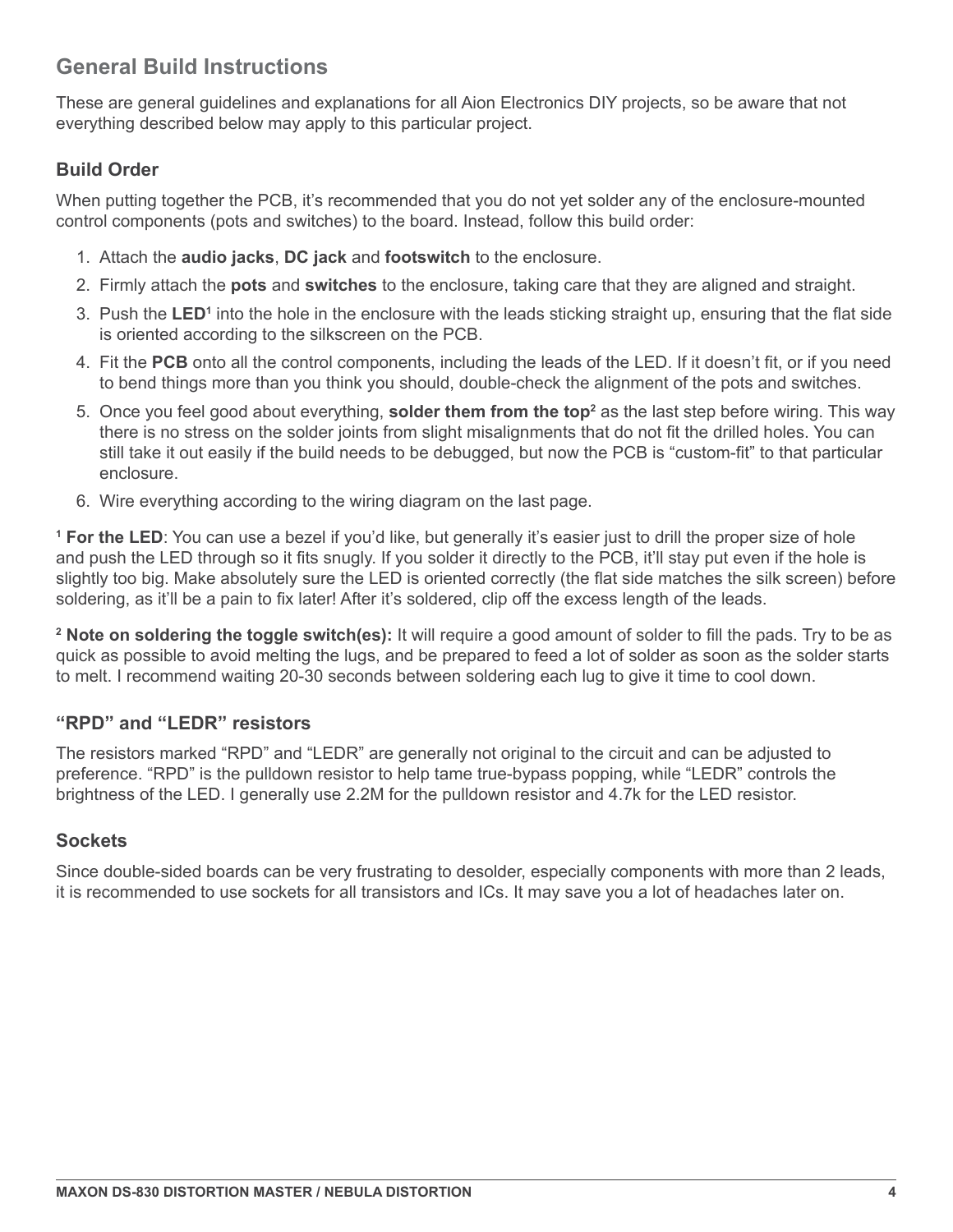# **Drilling & Placement**

Print this page and have an adult cut out the drilling template below for you. Tape it to the enclosure to secure it while drilling. Note that the holes are shown slightly smaller than they need to be, so drill out the holes as shown and then step up until they are the correct size for the components.



#### **Parts Used**

- [Switchcraft 111X](https://aionelectronics.com/link/switchcraft-111/) enclosed jacks
- [Kobiconn-style DC jack](https://aionelectronics.com/link/dc-jack/) with internal nut